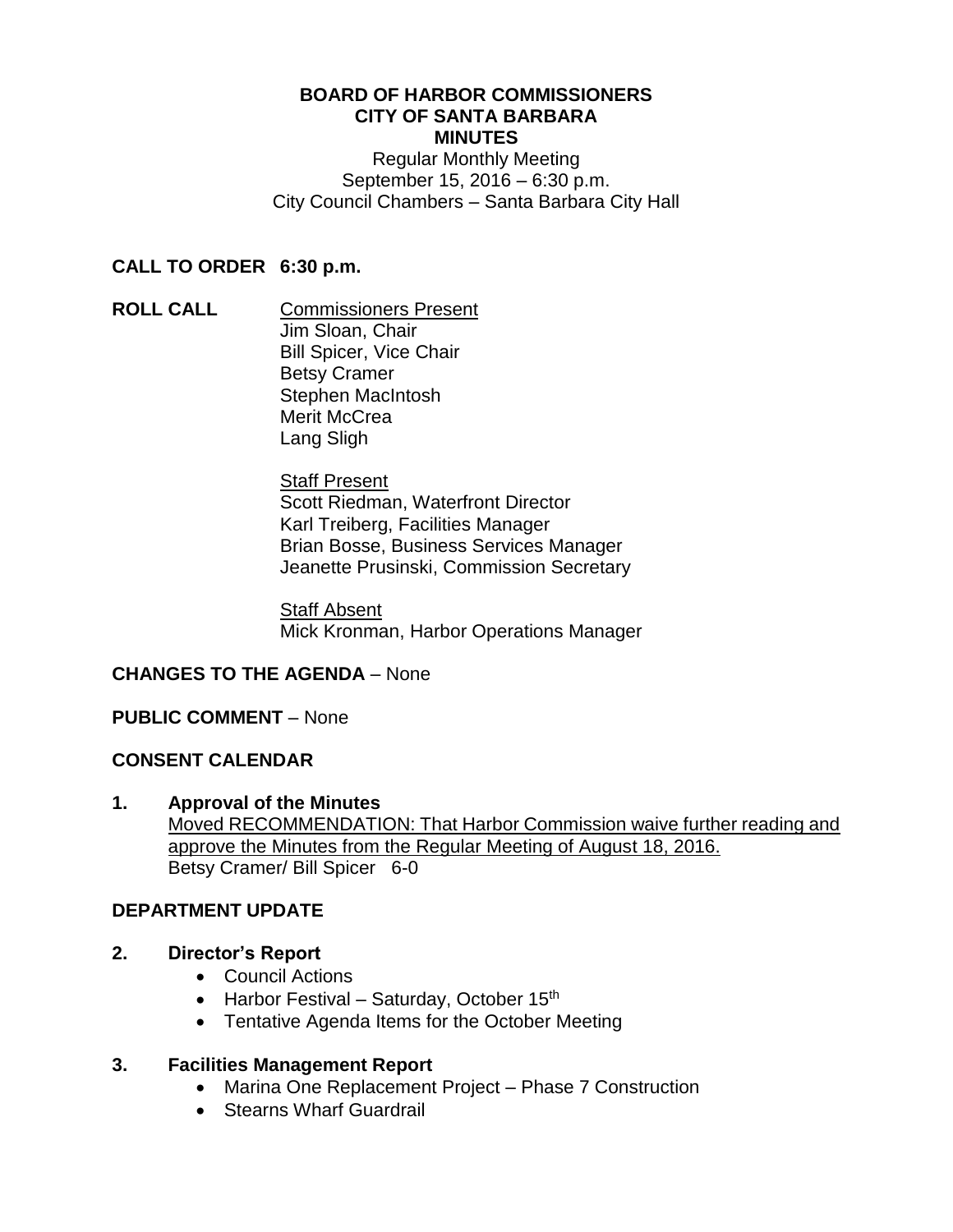### **NEW BUSINESS**

## **4. Waterfront Department Fiscal Year 2016 Preliminary Budget Review**

Brian Bosse provided a brief summary of the Waterfront Department's revenues and expenditures as of June 30, 2016, and the Commissioners provided comments as follows:

- Commissioner MacIntosh said he attended Wharf Merchant Association Meetings where tenants report that business is down. Brian Bosse says business is down for about half of the wharf tenants for two main reasons: Merchants are comparing their 2016 sales to a record high in 2015. Also, the construction projects on lower State Street are causing traffic flow problems at the base of the wharf. Construction projects in this area are scheduled to complete in February and March 2017 and will include a new dedicated right arrow exiting the wharf and improved traffic signage to increase traffic flow.
- Chair Sloan asked if the foot traffic on Stearns Wharf has fallen. Mr. Bosse confirmed that the pedestrian traffic is down about 30K people (3% of 1M annual average) possibly deterred by the construction at the base of the Wharf and also possibly due to the weather not being as nice as last year.
- Vice Chair Spicer asked about the current parking process on Stearns Wharf, which is 90 minutes free with no validation required.
- Commissioner Sligh asked about the cost of the final phase of the Marina 1 construction project that will come out of existing capital funds as opposed to the loan. Karl Treiberg said it will cost about \$1.5M.
- Chair Sloan asked if the new cruise ship pricing model has applied and how it compares to the old model. Scott Riedman said the new pricing structure went into effect July 1<sup>st</sup> and we haven't had any cruise ships since then so there is no data on the difference in pricing yet (\$5 per total manifest vs. \$7 per passenger only). The Waterfront Department's Administrative Analyst, Dominique Samario, has done some calculations and the numbers seem to be comparable with the former model.

## **5. Proposed Amendment Number One to Lease Agreement 22,237 with West Marine Products, Inc.**

Moved RECOMMENDATION: That Harbor Commission review and recommend City Council approval of Amendment Number One to Lease Agreement 22,237 with West Marine Products, Inc., including a new ten-year lease term with two fiveyear options for the 4,258 square foot retail space at 132 Harbor Way, Suite C, at a rate of \$8,303 per month, subject to annual Cost of Living increases. Bill Spicer/ Merit McCrea 6-0